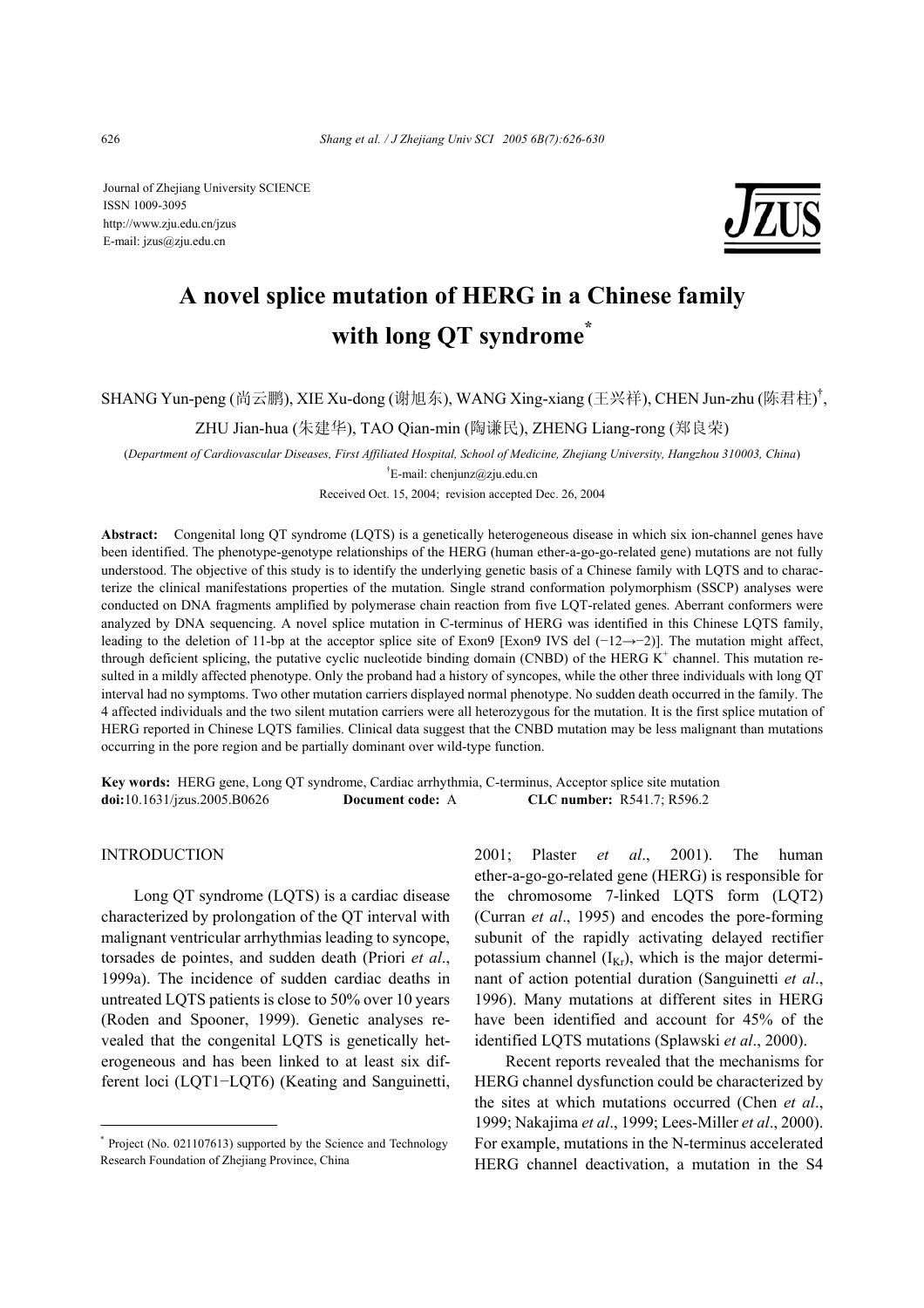voltage sensor affected the voltage dependence of activation, or mutations in the pore region affected HERG channel inactivation or ion selectivity. In contrast, little information is available for characterizing the mechanism for HERG channel dysfunction caused by mutations in the C-terminus. More recently, new LQT2 mutations have been discovered in the putative cyclic nucleotide binding domain (CNBD) in C-terminus and some studies reported that the CNBD mutants were only partially dominant over wild type function (Johnson *et al*., 2003; Splawski *et al*., 2000; Berthet *et al*., 1999). However, there are few reports describing the genotype-phenotype correlations of the CNBD mutants.

In this study, we identify a novel splice mutation in the CNBD of HERG in a Chinese family with LQTS and characterized the clinical manifestations properties of the mutant, which may provide useful information for investigating the structure-function relationships of the HERG C-terminal mutants.

# **METHODS**

#### **Clinical evaluation**

The study was conducted in a three-generation Chinese LQTS family. Informed consent was obtained from all individuals or their guardians according to standards established by the First Affiliated Hospital of Zhejiang University. The pedigree of the family is shown in Fig.1a. Detailed medical histories were obtained from and electrocardiogram (ECG) examinations were conducted on, each study subject. They were diagnosed for LQTS on the basis of QTc (the QT interval corrected for heart rate using the Bazett's formula) and the presence of symptoms. Affected individuals were defined as those with QTc>0.46 s in lead II or QTc>0.44 s in patients with syncope, documented torsade de points, or aborted sudden death (Berthet *et al*., 1999). One hundred unrelated healthy individuals were recruited as normal controls. Peripheral blood was collected from all participants.

## **DNA isolation and mutation analysis**

Genomic DNA was extracted from peripheral white blood cells using Puregene DNA purification kits (Genta Systems, Minneapolis, MN). All exons and their flanking intronic sequences corresponding to the five LQT-related genes (KCNQ1, HERG, SCN5A, KCNE1 and KCNE2) were amplified by polymerase chain reaction, using primers as described (Wang *et al*., 1996; Splawski *et al*., 1998). PCR fragments were subsequently screened with single strand conformation polymorphism (SSCP) analysis according to standard procedures at 4 °C and the gels were visualized with silver-staining. If abnormal SSCP patterns were found, the same PCR fragments (of all family members and 100 unrelated normal controls) were reamplified and sequenced directly or after subcloning by using ABI 377 DNA sequencers.

#### **Splice site prediction by neural network**

The normal and mutant DNA sequences between Exon8 and Exon10 in HERG were used (GenBank accession No. U04270). A neural network (http:// www.fruitfly.org/seq\_tools/splice.html), accessible on the Internet, was used to predict acceptor splice sites in this region (Reese *et al*., 1997).



**Fig.1 Genetic analysis (a) Pedigree structure of the family. Men are denoted by squares and women by circles. Darkened symbols, containing the mutation; clear symbols, no mutation. The arrow indicates the proband. The numbers below symbols show QT interval; (b) SSCP analysis of Exon9. The aberrant conformer is indicated by arrow. Lane 1~Lane 2: affected members (II-2 and II-3); Lane 3~Lane 6: unaffected members (II-1, II-4, II-5 and II-6); Lane 7: normal controls; (c) DNA sequences of the acceptor site of Exon9. The upper indicates the heterozygous mutant; the middle indicates the homozygous mutant; the down indicates the wide type. The start site of the deletion of 11-bp (ccctgccccca) is showed by arrow**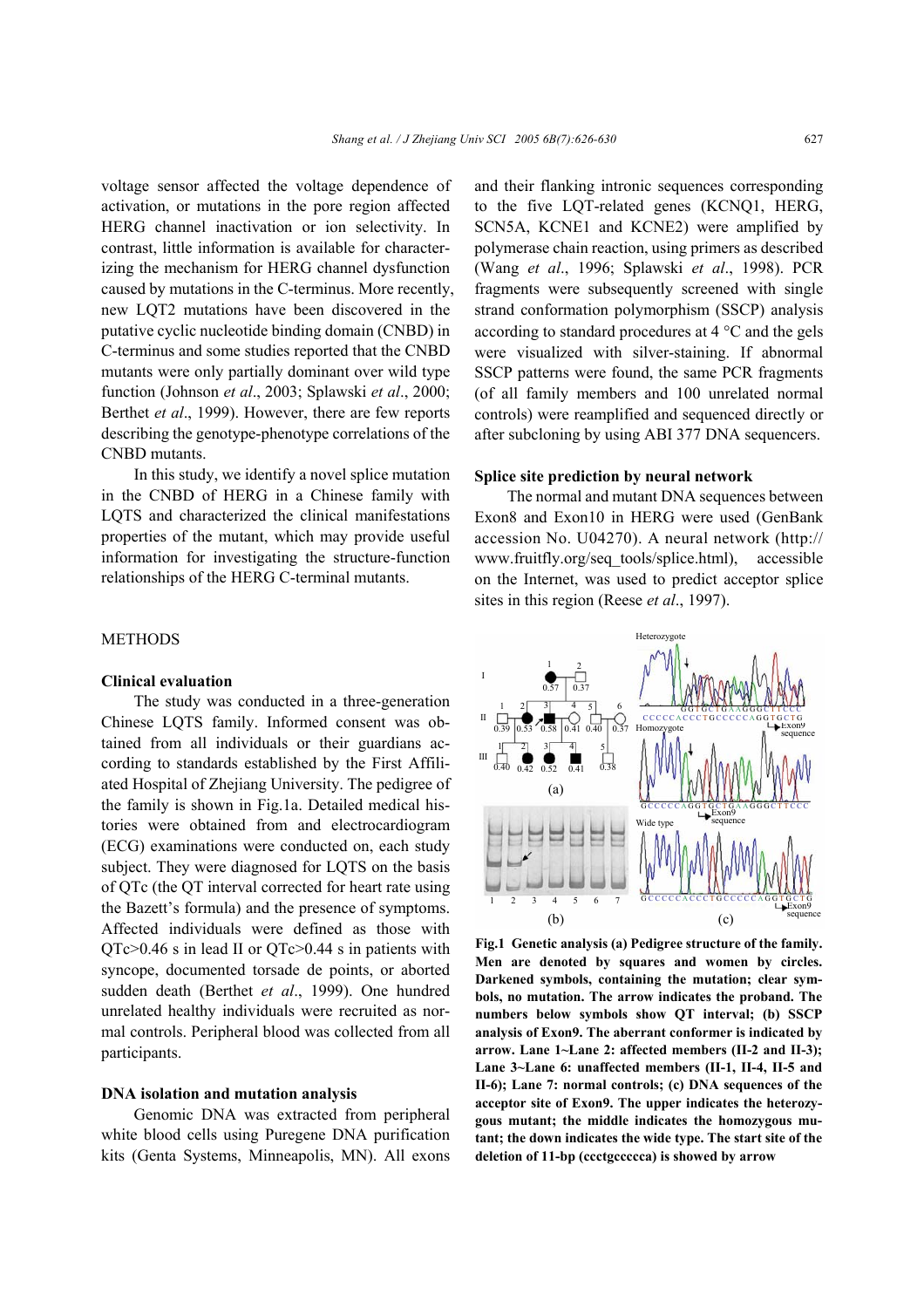# RESULTS

# **Phenotypic characterization**

The proband II-3 was a 48-year-old man with a nearly 30-year history of recurrent syncopes. Most episodes were triggered by physical exercise or emotional stress. ECG (electrocardiograph) revealed a long QT interval (QTc=0.58 s), relative bradycardia and multiple T wave notches, which confirmed the diagnosis of LQTS (Schwartz *et al*., 1993). His audiometrics were normal, and serum  $K^+$ ,  $Mg^+$  and  $Ca^{2+}$ concentrations were also normal. Fig.1a shows the pedigree of this LQTS family. Among the mutation carriers, four individuals (I-1, II-2, II-3 and III-3) exhibited prolonged QTc  $(0.57, 0.53, 0.58$  and  $0.52$  s, respectively), in which only the proband (II-3) suffered from syncopes, with no more than one time every year. The proband's son and niece (III-2 and III-4) carrying the mutation had normal QT intervals (0.42 and 0.41 s) and clinical manifestations. No family members were believed to have died as a result of LQTS. After diagnosis, the affected patients were placed on antiadrenergic treatment and no further syncopes have occurred since 1997.

# **Genetic analysis**

SSCP analysis showed an aberrant conformer in the PCR-amplified fragment covering Exon9 in the DNA samples from the LQTS family (Fig.1b). DNA sequencing revealed a heterozygous splice mutation with a deletion of 11-bp from  $-2$  nucleotide to  $-12$ nucleotide at the acceptor splice site of Exon9 [Exon9 IVS del (−12→−2)] (Fig.1c). Next we screened the mutation in all members of the family by sequencing, finding it present in all affected members (I-1, II-2, II-3 and III-3) and two unaffected members (III-2 and III-4). All of them were heterozygous for the mutation. SSCP analysis of other LQTS-related gene (KCNQ1, SCN5A, KCNE1 and KCNE2) revealed no other mutations in this LQTS family.

The mutation changed the acceptor splice site of Exon9 in HERG, but did not induce any defect in the amino acid sequence. To test whether the variant was a polymorhism, we screened the mutation in 100 normal controls by SSCP analysis and found no aberrant conformer in any of these samples.

The mutation [Exon9 IVS del (−12→−2)] probably disrupted the correct splicing of the HERG mRNA by changing other nucleotide residues in the proximity of the splice sites. Using a cutoff of 0.4 giving a detection rate of 83.8% and a false-positive rate of 3.1%, we tested this hypothesis further. When the mutation was present in HERG, the neural network value of an acceptor splice site at this position changed from 0.95 to 0.30. Furthermore, the network predicted other cryptic splice sites, with neural network values above 0.4 in the sequence between Exon8 and Exon10 (Fig.2).



**Fig.2 Acceptor splice sites between Exon8 and Exon10 predicted by a neural network (a) Approximate location of the true acceptor splice site (1) and six pseudo splice sites (Nos. 3~8); (b) The score and sequence of the acceptor splice sites. 1: Normal acceptor splice site; 2: Mutated acceptor splice site; 3~8: pseudo acceptor splice site. The score is determined on a scale from 0~1** 

## DISCUSSION

This paper describes a novel acceptor splice mutation [Exon9 IVS del (−12→−2)] in the CNBD of HERG  $K^+$  channel, which is the first splice mutation of HERG reported in Chinese families with LQTS. We conclude that the mutation might affect, through deficient splicing, the CNBD of HERG  $K^+$  channel and result in prolonged ventricular repolarization. Almost all intron sequences of eukaryotic genes are defined by a 5′ GT sequence (donor splice site) and a 3′ AG sequence (acceptor splice site). However it is likely that a change of nucleotides in the proximity of the splice sites can affect mRNA splicing and cause disease by inducing either exon skipping or synthesis of mRNA with large intron inserts, even though the sequence change does not lead to an amino acid change (Neyroud *et al*., 1997; Krawczak *et al*., 1992). The latter is the result if splicing occurring at cryptic splice sites, where the splicing enzymes skip the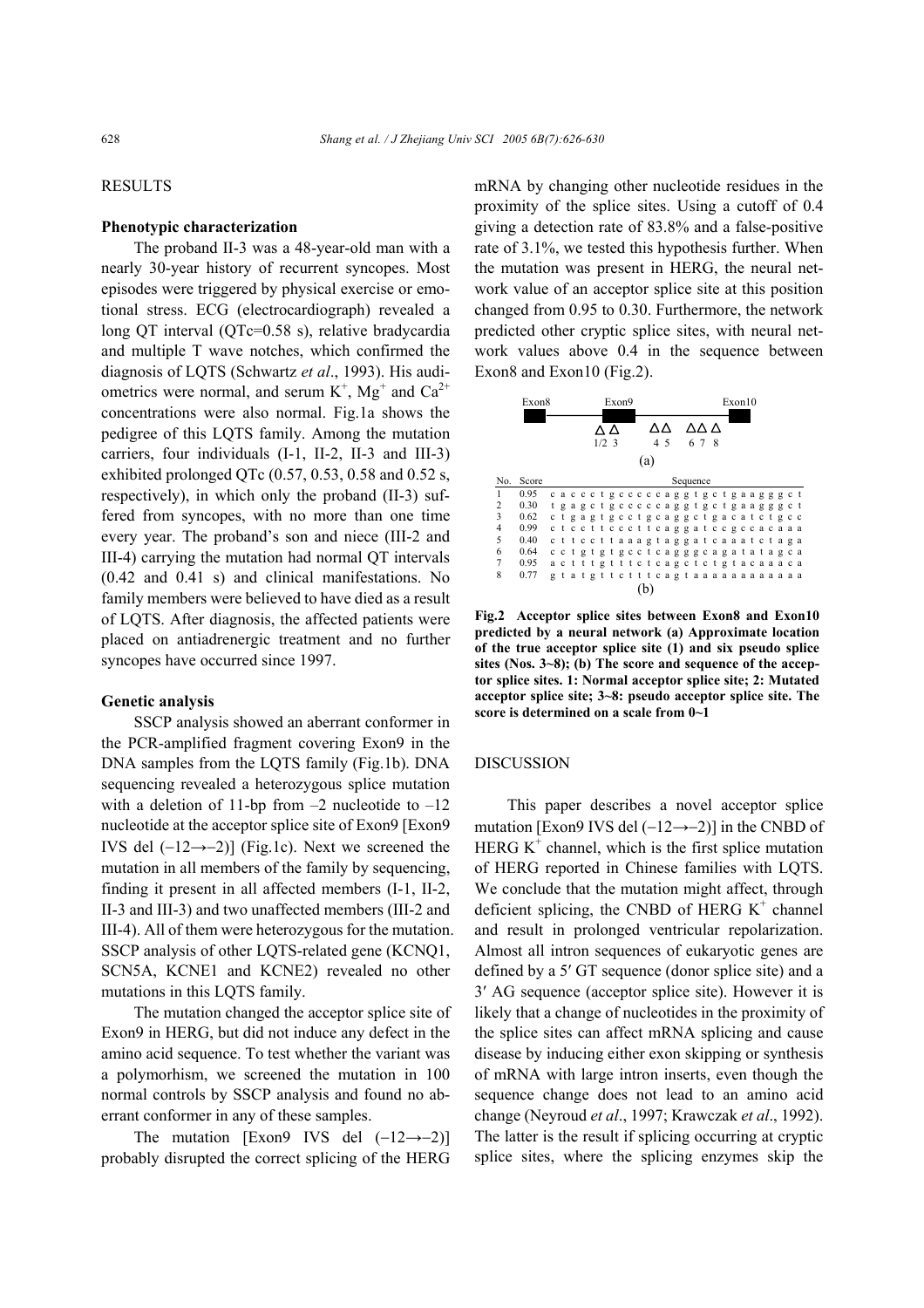normal splice site and use one of the competing pseudo splice sites. In our study, the neural network value of the mutated acceptor splice site changed from 0.95 to 0.30. Use of pseudo splice site 3 in Exon9 adjacent to the mutation will result in a deletion of 10 amino acids, which may lead to a truncation lacking the CNBD in the C-terminus. What is more, the pseudo splice sites within intron9 will result in an inframe insertion, which may also disrupt the normal function of the protein. Although it has been estimated that up to 15% of all point mutations causing human disease involve defective mRNA splicing (Krawczak *et al*., 1992), no splice site mutations of HERG have been reported in Chinese LQTS family previously.

The C-terminal CNBD is responsible for the direct activation of cyclic nucleotide-gated channels and for modulation of the HERG  $K^+$  channel (Warmke and Ganetzky, 1994). Recent electrophysiological studies provided evidence that CNBD mutant homotetramers cannot form functional channel, but functional heterotetrameric channels with altered gating properties were detected while co-expressed with wild-type HERG (Wainger *et al*., 2001; Cui *et al*., 2001). Thus, unlike several other LQT2 mutations, the CNBD mutants showed no dominant-negative suppression of wild-type current. These findings provide new insight into the structure-function relationships of the HERG C-terminus. But the phenotype-genotype relationships of the mutations in C-terminal HERG are not fully understood.

Our clinical data revealed the novel CNBD mutation results in a mildly affected phenotype in the Chinese LQTS family. Only the proband has a history of syncopes, no more than one time every year, while the other three affected individuals have no clinical symptoms. Although genotypical mutations were found in the proband's son and niece, they display normal QT interval and clinical manifestations. The four affected individuals and the two silent mutation carriers are all heterozygous for the mutation. No family members are believed to have died as a result of LQTS. These data confirm that the mutation in CNBD of HERG may be less malignant than mutations occurring in the pore region and have dominant-negative suppression of wild-type current, which is consistent with previous reports of other C-terminal mutations. We believe that these findings might provide useful information for investigating the clinical manifestations properties of the HERG CNBD mutants. On the other hand, Priori *et al*.(1996b) reported that LQTS may appear with very low penetrance in some families, and that the family members considered to be normal may be silent gene carriers and are unexpectedly at risk of developing torsades de pointes when they are exposed to repolarization-prolonging drugs. Thus, although the cases in this LQTS family show mild or even normal phenotypes at present, we assume each of them has a potential risk, which makes strict follow-up mandatory.

#### **References**

- Berthet, M., Denjoy, I., Donger, C., Demay, L., Hammoude, H., Klug, D., Schulze-Bahr, E., Richard, P., Funke, H., Schwartz, K., *et al*., 1999. C-terminal HERG mutations: The role of hypokalemia and a KCNQ1-associated mutation in cardiac event occurrence. *Circulation*, **99**(11): 1464-1470.
- Chen, J., Zou, A., Splawski, I., Keating, M.T., Sanguinetti, M.C., 1999. Long QT syndrome-associated mutations in the Per-Arnt-Sim (PAS) domain of HERG potassium channels accelerate channel deactivation. *J Biol Chem*, **274**(15):10113-10118.
- Cui, J., Kagan, A., Qin, D., Mathew, J., Melman, Y.F., McDonald, T.V., 2001. Analysis of the cyclic nucleotide binding domain of the HERG potassium channel and interactions with KCNE2. *J Biol Chem*, **276**(20): 17244-17251.
- Curran, M.E., Splawski, I., Timothy, K.W., Vincent, G.M., Green, E.D., Keating, M.T., 1995. A molecular basis for cardiac arrhythmia: HERG mutations cause long QT syndrome. *Cell*, **80**(5):795-803.
- Johnson, W.H.Jr., Yang, P., Yang, T., Lau, Y.R., Mostella, B.A., Wolff, D.J., Roden, D.M., Benson, D.W., 2003. Clinical, genetic, and biophysical characterization of a homozygous HERG mutation causing severe neonatal long QT syndrome. *Pediatr Res*, **53**(5):744-748.
- Keating, M.T., Sanguinetti, M.C., 2001. Molecular and cellular mechanisms of cardiac arrhythmias. *Cell*, **104**(4): 569-580.
- Krawczak, M., Reiss, J., Cooper, D.N., 1992. The mutational spectrum of single base-pair substitutions in mRNA splice junctions of human genes: Causes and consequences. *Hum Genet*, **90**(1-2):41-54.
- Lees-Miller, J.P., Duan, Y., Teng, G.Q., Thorstad, K., Duff, H.J., 2000. Novel gain-of-function mechanism in  $K(+)$ channel-related long-QT syndrome: Altered gating and selectivity in the HERG1 N629D mutant. *Circ Res*, **86**(5):507-513.
- Nakajima, T., Furukawa, T., Hirano, Y., Tanaka, T., Sakurada, H., Takahashi, T., Nagai, R., Itoh, T., Katayama, Y.,